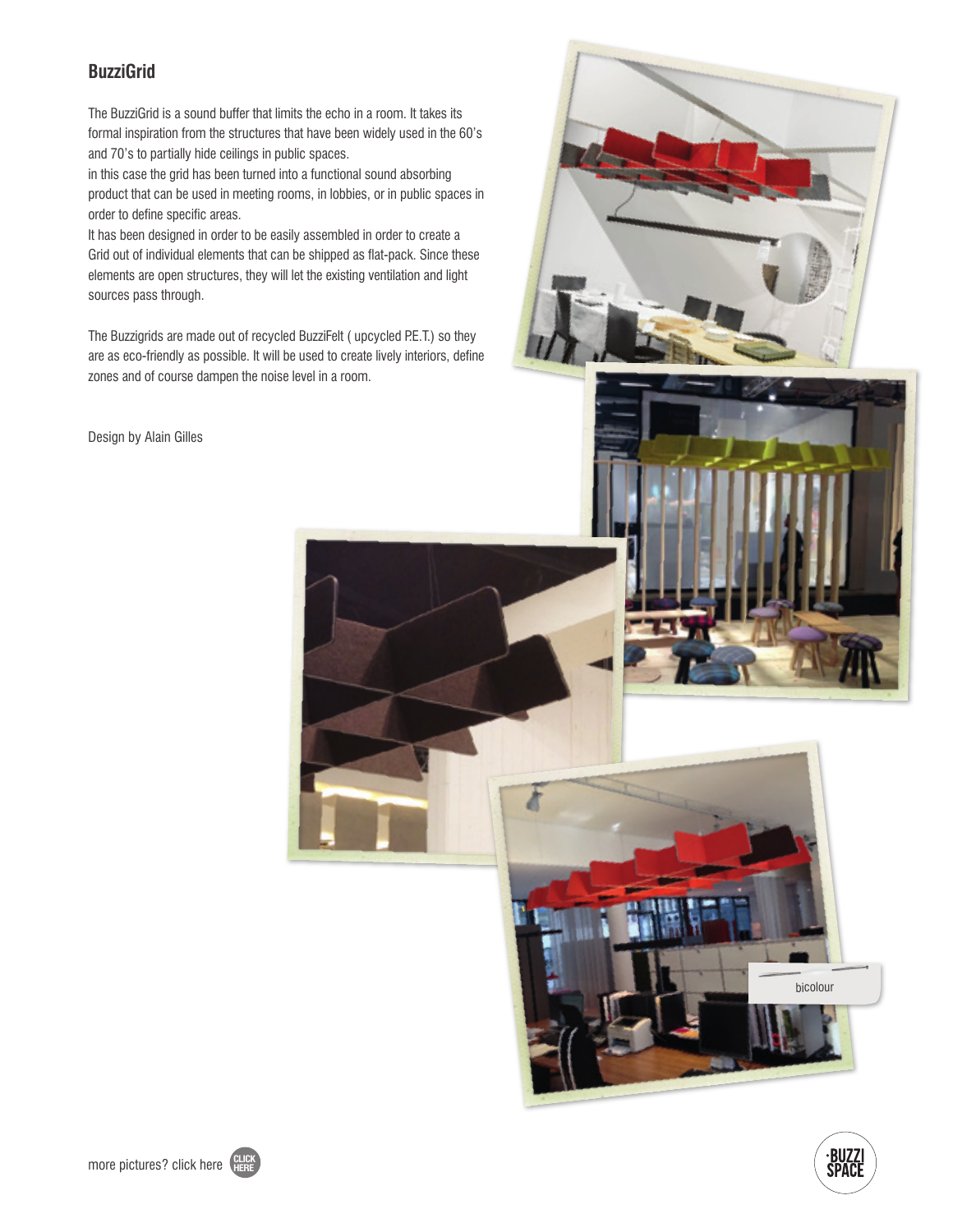# **BuzziGrid | Content**

| <b>COMPOSITION</b> |
|--------------------|
|--------------------|

**·** core: white PVC 4 mm | *0.16"*

**·** cover: BuzziFelt 6 mm | *0.24" (*both sides)

#### **USE**

· cable set: screws ceiling not incl. 2 x 2 fasteners incl. L 200 cm | *78.74"* Ø 1,5 mm | *Ø 0.06"* · incl. drawing for easy assembling to ceiling

#### **OPTIONS**

**BuzziFelt** 



### **BuzziGrid | Ratings**

· Flammability: BuzziFelt: EN 13501-1 +A1: 2009

 ASTM E84 Class B certified BS476 Part 6 and 7 Class 0 PVC: DIN4102



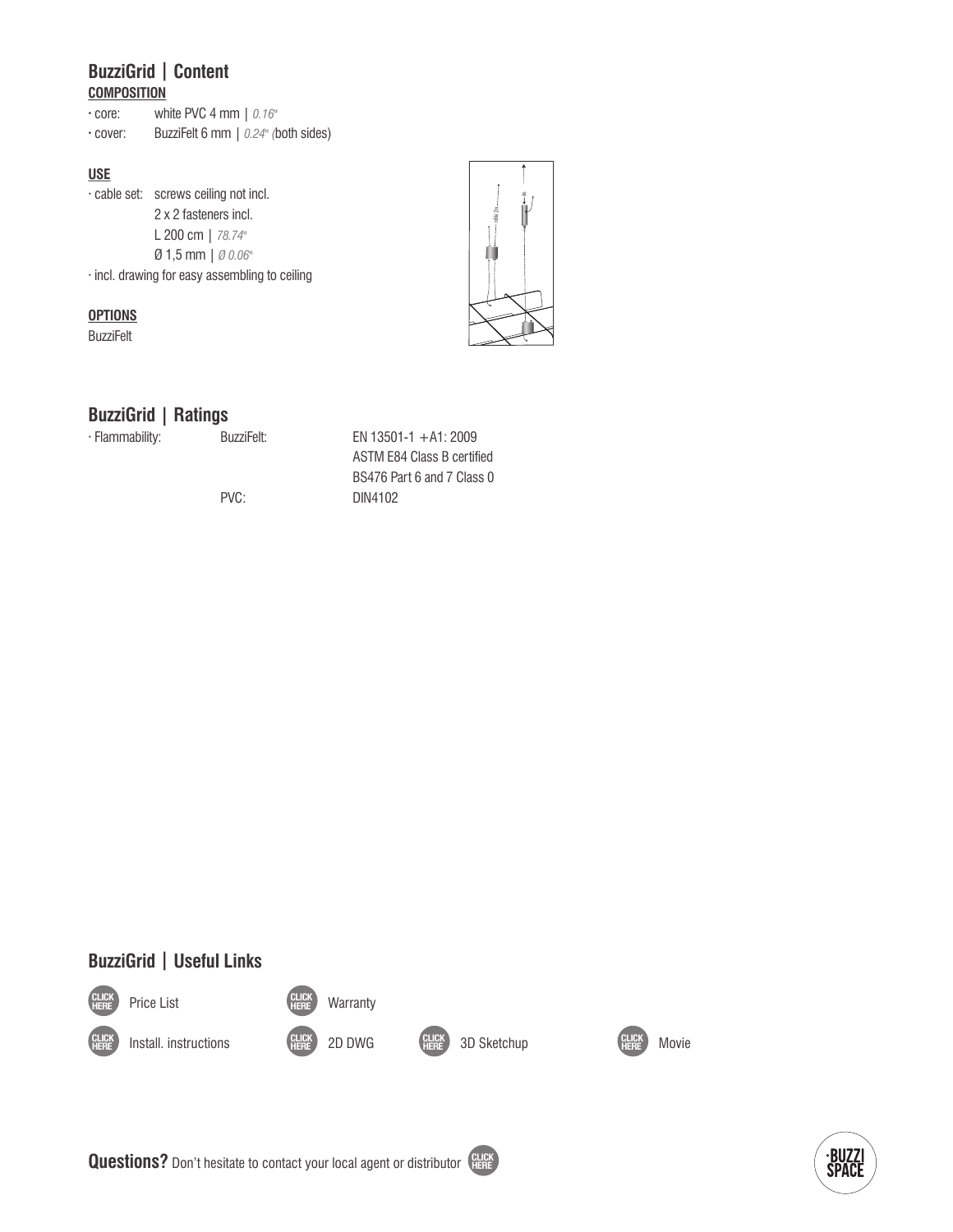# **BuzziGrid | Dimensions & Weight**

|                                 | Size:                                | Weight:                                    |
|---------------------------------|--------------------------------------|--------------------------------------------|
| Grid                            | 182,8 x 300 cm<br>71.97 x 118.11"    | net-netto: 28,4 kg<br>net-netto: 62.61 lbs |
| Packaging (Grid incl.): 2 boxes |                                      |                                            |
| <b>BOX 1:</b>                   | 23,5 x 13,5 x 170 cm                 | 17 kg                                      |
|                                 | $9.25 \times 5.31 \times 66.93$ inch | 37.48 lbs                                  |
| <b>BOX 2:</b>                   | 23,5 x 8 x 305,1 cm                  | 18 kg                                      |
|                                 | 9.25 x 3.15 x 120.08 inch            | 39.68 lbs                                  |